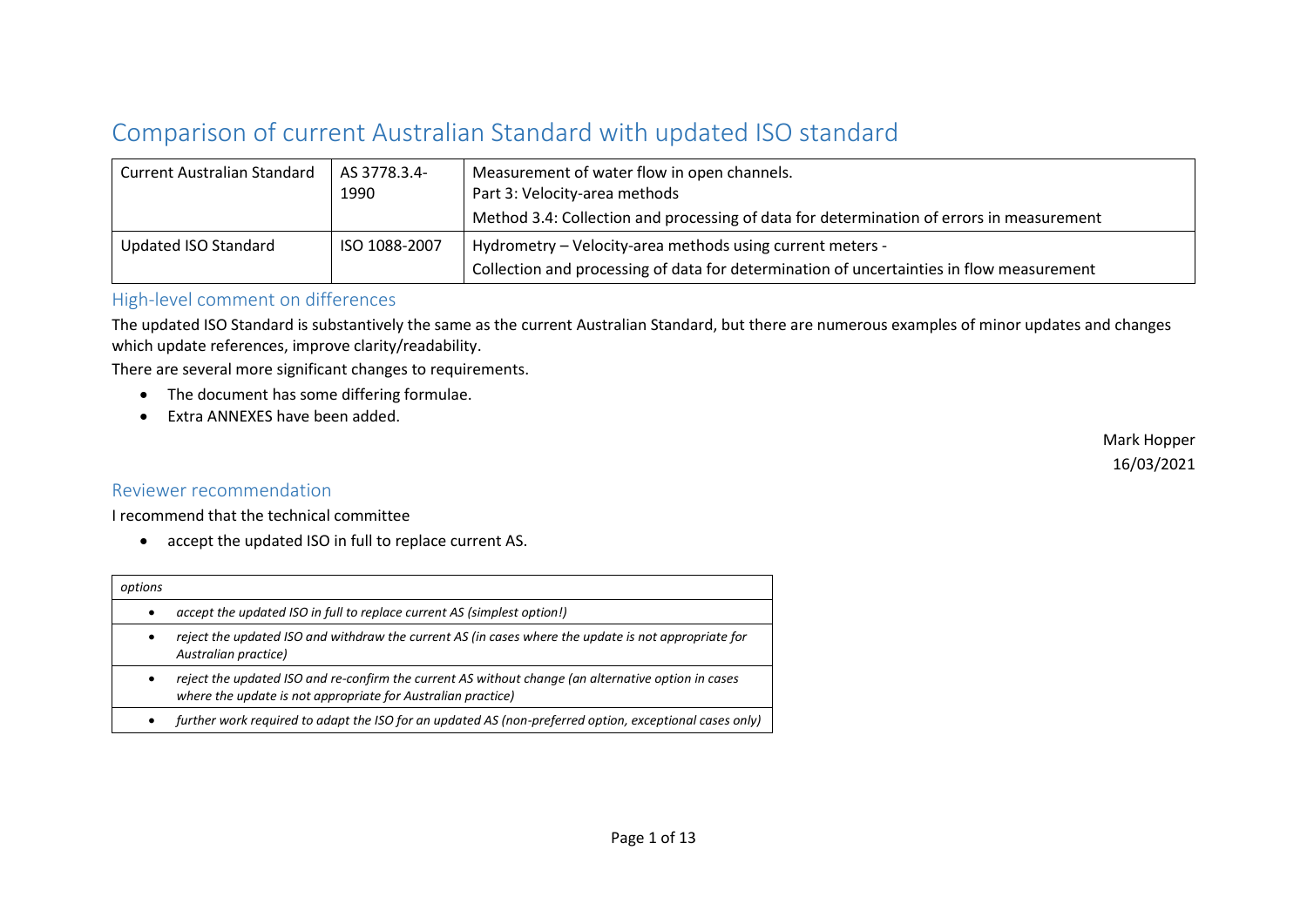## Detailed summary of differences

The table below outlines in more detail a summary of the differences between the current Australian Standard under review and the relevant updated ISO standard and includes reviewer comment where relevant.

*Column 1: Identifies the number and name of the section in the current Australian Standard*

*Column 2: Classification of the change for that section. Classified as either:*

- *No change (green shading) – The updated ISO is the same as the current Australian Standard.*
- *Minor change (blue shading) – Changes that have minimal impact on the outcome, including*
	- o *minor format, style or heading changes*
	- o *minor additions, removals or changes to a few words or clauses*
	- o *addition or exclusion of more detailed explanation*
	- o *very minor changes to steps or processes.*
- *Significant change (orange shading)– Changes that have a moderate to major impact on the outcome, such as*
	- o *Changes to requirements*
	- o *Significant changes to calculations, steps or processes.*

*Column 3: More detail to describe the change, and comment from the reviewer (enough detail for the consideration of AHA and WaMSTeC members in their review).*

*Text colour is used in this column as follows:*

- *Black text – More detailed explanation of the changes and reviewer comment. Specific reviewer comment on the changes highlighted in yellow.*
- *Blue text – reference to information included in the updated ISO that is not in the current Australian Standard*
- Red text *reference to information included in the current Australian Standard that is not in the updated ISO.*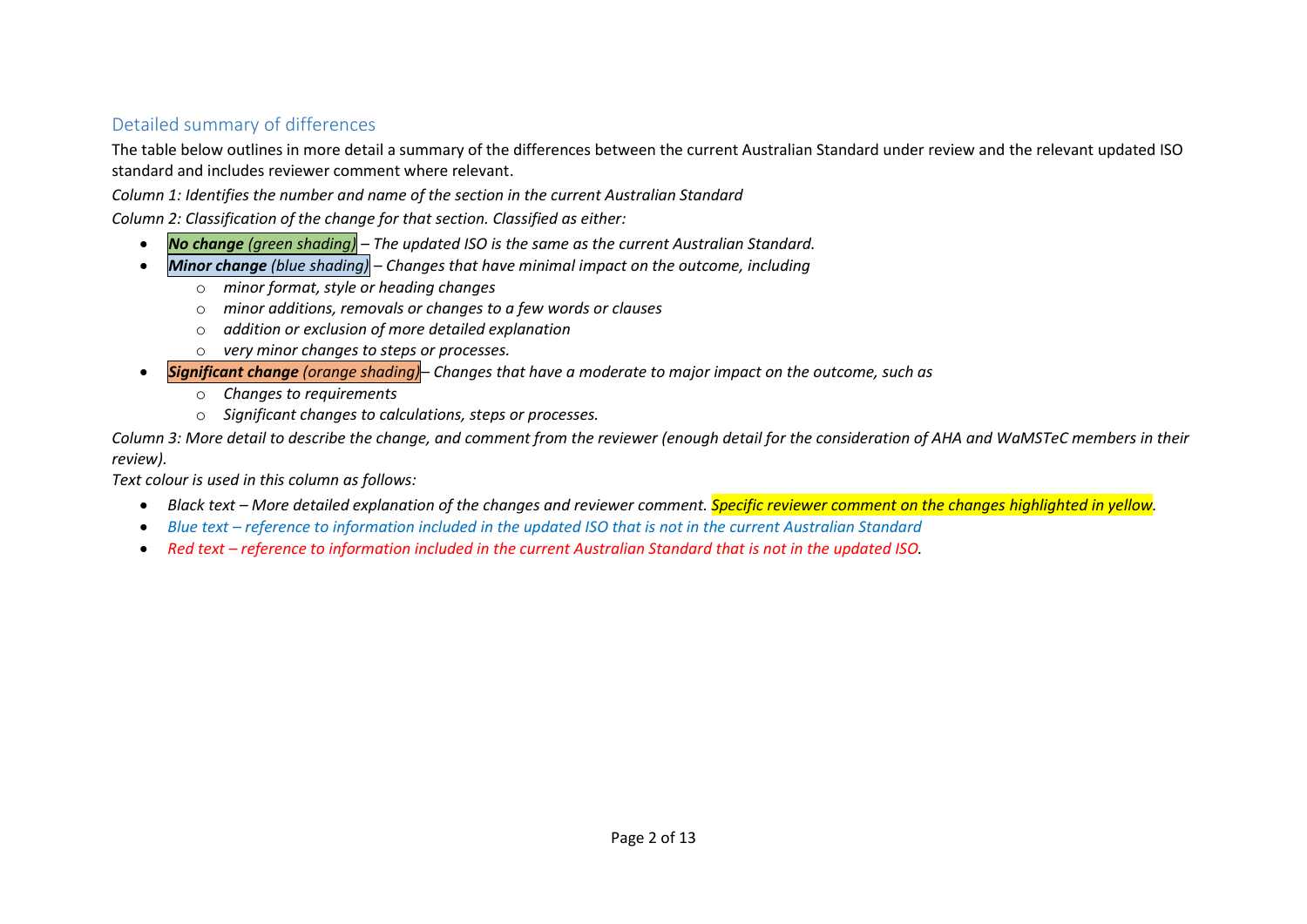| <b>Section (AS section number)</b> | <b>Classification of change</b><br>AS to ISO | More detail and comment on changes in the updated ISO                                                                                                                                                                                                                                                                                                                                                                     |
|------------------------------------|----------------------------------------------|---------------------------------------------------------------------------------------------------------------------------------------------------------------------------------------------------------------------------------------------------------------------------------------------------------------------------------------------------------------------------------------------------------------------------|
|                                    | Significant change                           | ISO has added an Introduction<br>AS does not have an Introduction                                                                                                                                                                                                                                                                                                                                                         |
| 1. Scope and Field of application  | Significant change                           | ISO section called Scope only.<br>ISO contains specific reference to current meters and not applicable to ADVP.<br>AS makes no such references as is a 1990 edition.<br>Reviewer comment: Adopt the ISO standard.                                                                                                                                                                                                         |
| References<br>2.                   | Minor change                                 | ISO - Normative References.<br>AS contains references with the specific edition. The AS also contains 2 additional<br>references.<br>1. ISO 5168 Measurement of fluid flow - Estimation of uncertainty of a flow rate<br>measurement<br>2. ISO 7178 Liquid flow measurement in open channels - Velocity-area methods -<br>Investigation of total error<br>Reviewer comment: The additional AS references are not required |
|                                    | Significant change                           | ISO Section 3 - Symbols and Abbreviated terms<br>Reviewer comment: This change is recommended as it provides an additional method to<br>calculate discharge using the Slope/Area method. Adopt new ISO section.                                                                                                                                                                                                           |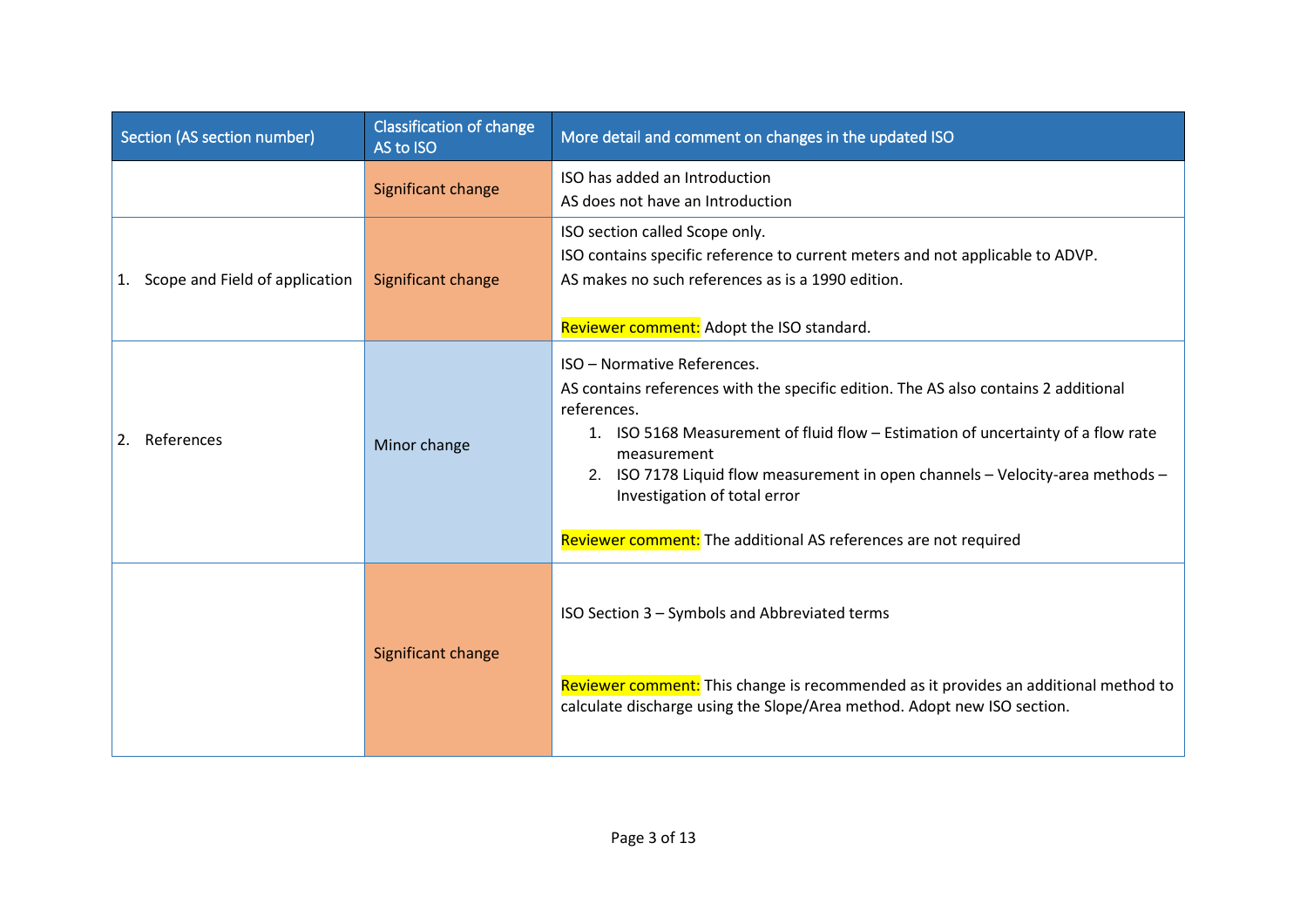| Section (AS section number)                                       | <b>Classification of change</b><br>AS to ISO | More detail and comment on changes in the updated ISO                                                                                                                                                                                                                                                                                                                                                                                                           |
|-------------------------------------------------------------------|----------------------------------------------|-----------------------------------------------------------------------------------------------------------------------------------------------------------------------------------------------------------------------------------------------------------------------------------------------------------------------------------------------------------------------------------------------------------------------------------------------------------------|
| 3. General<br>3.1 Principle                                       | Minor change                                 | ISO Section 4 - Types of errors and procedure for estimating the uncertainties in flow<br>measurement<br>4.1 Principle<br>ISO has been reworded                                                                                                                                                                                                                                                                                                                 |
| 3.2 Occurrence of error                                           | Significant change                           | AS has only 2 paragraphs which relate to random and systemic errors<br>٠<br>ISO (4.2) contains seven lengthy paragraphs which references ISO/IEC Guide 98<br>where random and systematic categorizations are not used.<br>Major additions to ISO<br>Includes standard deviations and probability distributions<br>$\bullet$<br>Reviewer comment: The ISO change is recommended as it provides an quantitative<br>measure of uncertainty. Adopt new ISO section. |
| 3.3 Sources of error                                              | Minor change                                 | ISO 4.3 same title<br>$\bullet$<br>ISO has been slightly reworded.<br>Reviewer comment: The ISO change is recommended as it provides additional detail.                                                                                                                                                                                                                                                                                                         |
| 3.4 Determination of the<br>individual components of the<br>error |                                              | ISO 4.4 Same title except error replaced with uncertainty.<br>$\bullet$                                                                                                                                                                                                                                                                                                                                                                                         |
| 3.4.1 Errors in width                                             | Minor change                                 | ISO 4.4.1 Uncertainties in width<br>ISO same content except error replaced with uncertainty.<br>Reviewer comment: The ISO change is recommended.                                                                                                                                                                                                                                                                                                                |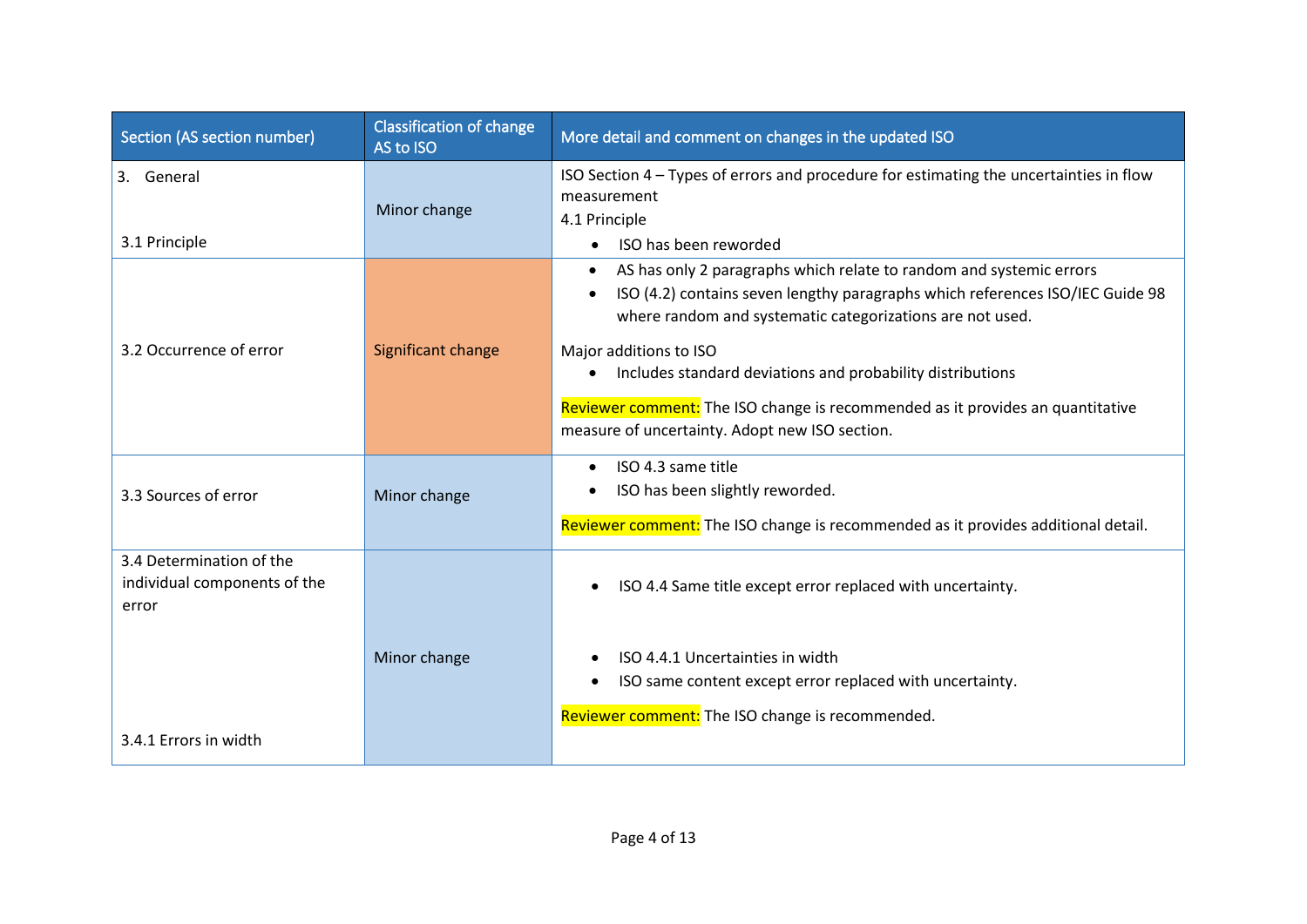| Section (AS section number)                                 | <b>Classification of change</b><br>AS to ISO | More detail and comment on changes in the updated ISO                                                                                                                                                                                                                |
|-------------------------------------------------------------|----------------------------------------------|----------------------------------------------------------------------------------------------------------------------------------------------------------------------------------------------------------------------------------------------------------------------|
| 3.4.2 Errors in depth                                       | Minor change                                 | ISO 4.4.2 - has been reworded.<br>$\bullet$                                                                                                                                                                                                                          |
| 3.4.3 Errors in determination of<br>the mean velocity       | Minor change                                 | ISO 4.4.2 - has been reworded<br>$\bullet$<br>ISO have changed the type of errors as headings<br>٠<br>ISO has an extra sentence<br>$\bullet$<br>Reviewer comment: The ISO change is recommended.                                                                     |
| 3.4.4 Symbols                                               | Significant change                           | ISO does not exist in ISO.<br>$\bullet$<br>Reviewer comment: Section not required. ISO recommended                                                                                                                                                                   |
| 3.5 Description of uncertainty                              | Significant change                           | ISO does not exist in ISO.<br>Reviewer comment: Section not required. ISO recommended                                                                                                                                                                                |
| 3.6 Total uncertainty in discharge                          | Significant change                           | ISO 4.5 has same heading<br>$\bullet$<br>ISO has completely new text and formulae<br>ISO has additional text.<br>$\bullet$<br>Reviewer comment: The ISO change is recommended as it provides additional detail.                                                      |
| 3.7 Evaluation of the error in the<br>individual components | Significant change                           | ISO does not exist in ISO.<br>$\bullet$<br>Reviewer comment: Section not required. ISO recommended                                                                                                                                                                   |
| 4 Data on the local point velocity                          | Minor change                                 | ISO 5 has main section title - Collection and processing of data for the<br>$\bullet$<br>investigation of component uncertainties - type A evaluation of uncertainty.<br>ISO 5.1 same title as AS (4).<br>$\bullet$<br>ISO - has been slightly reworded<br>$\bullet$ |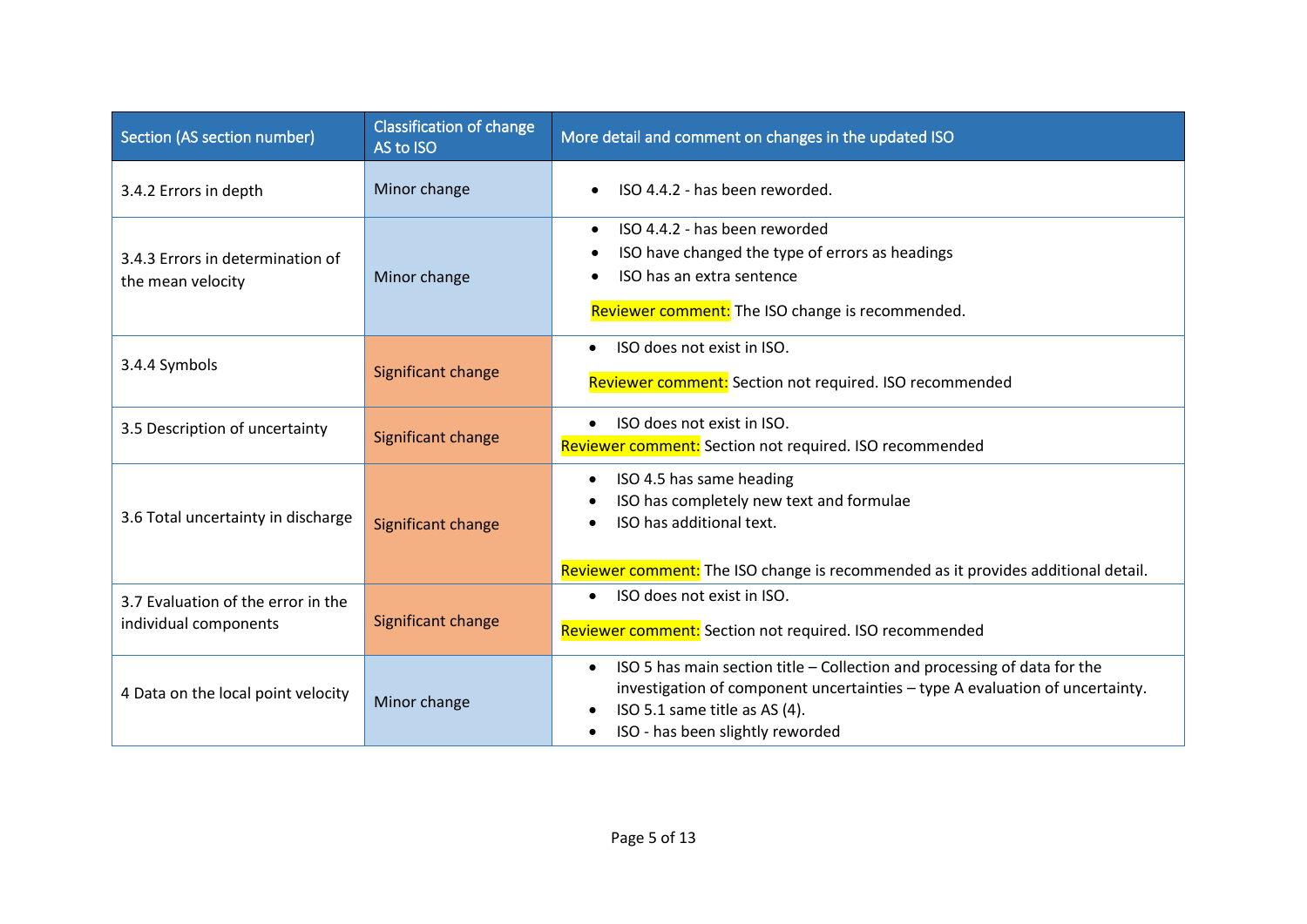| Section (AS section number)    | Classification of change<br>AS to ISO | More detail and comment on changes in the updated ISO                                |
|--------------------------------|---------------------------------------|--------------------------------------------------------------------------------------|
|                                |                                       | ISO 5.2 same title as AS (5).<br>$\bullet$                                           |
|                                |                                       | ISO 5.2.1 has heading General but same content as initial paragraph AS.<br>$\bullet$ |
| 5 Data on the average velocity |                                       |                                                                                      |
|                                |                                       | ISO 5.2.2 same heading as AS 5.1.<br>٠                                               |
|                                |                                       | ISO has same content as AS 5.1.<br>$\bullet$                                         |
| 5.1 Location of the vertical   |                                       |                                                                                      |
|                                |                                       | ISO 5.2.3 same heading as AS 5.2.<br>٠                                               |
|                                |                                       | ISO has same content as AS 5.2.                                                      |
| 5.2 Distribution of measuring  |                                       |                                                                                      |
| points                         | Minor change                          | ISO 5.2.4 same heading as AS 5.3.<br>٠                                               |
| 5.3 Period of measurement of   |                                       | ISO has same content as AS 5.3.<br>$\bullet$                                         |
| local point velocities         |                                       |                                                                                      |
|                                |                                       | ISO 5.2.5 same heading as AS 5.4.                                                    |
| 5.4 Number of measurements     |                                       | ISO has same content as AS 5.4.                                                      |
| 5.5 Presentation of Data       |                                       |                                                                                      |
|                                |                                       | ISO 5.2.6 same heading as AS 5.5.                                                    |
|                                |                                       | ISO has same content as AS 5.5.<br>$\bullet$                                         |
|                                |                                       |                                                                                      |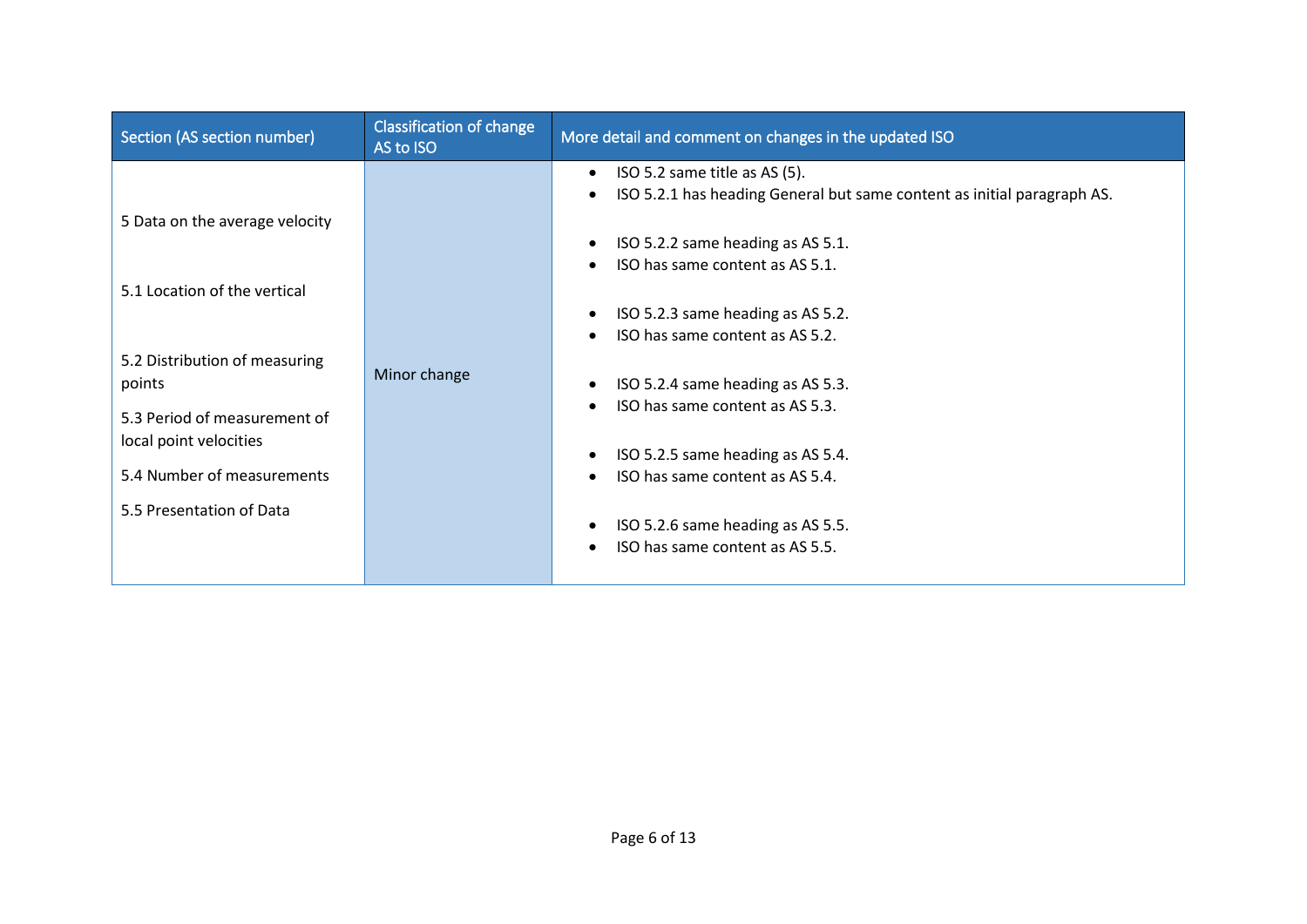| Section (AS section number)                                                      | <b>Classification of change</b><br>AS to ISO | More detail and comment on changes in the updated ISO                                                                                                                                                                   |
|----------------------------------------------------------------------------------|----------------------------------------------|-------------------------------------------------------------------------------------------------------------------------------------------------------------------------------------------------------------------------|
| 6 Data on the velocity area<br>method                                            |                                              | ISO 5.3 same title as AS (6).<br>$\bullet$<br>ISO 5.3.1 has heading General but same content as initial paragraph AS.<br>$\bullet$<br>ISO 5.3.2 same heading as AS 6.1.<br>$\bullet$<br>ISO has same content as AS 6.1. |
| 6.1 Measurement at 0.6 times<br>the depth                                        | Minor change                                 | ISO 5.3.3 same heading as AS 6.2.<br>$\bullet$<br>ISO has same content as AS 6.2.                                                                                                                                       |
| 6.2 Velocity-distribution method<br>6.3 Presentation of Data<br>6.4 General Data |                                              | ISO 5.3.4 same heading as AS 6.3.<br>$\bullet$<br>ISO has same content as AS 6.3.<br>ISO 5.3.5 same heading as AS 6.4.<br>ISO has same content as AS 6.4.                                                               |
|                                                                                  |                                              | Reviewer comment: ISO is the same except for section numbering.                                                                                                                                                         |
| 7 Integration method                                                             | Minor change                                 | ISO 5.4 same heading as AS 7.<br>$\bullet$<br>ISO has same content as AS 7.<br>$\bullet$                                                                                                                                |
| 8 Calibration Curves                                                             | Minor change                                 | ISO 5.5 same heading as AS 8.<br>$\bullet$<br>ISO has same content as AS 8.<br>$\bullet$                                                                                                                                |
| 9 Distance Measurement                                                           | Minor change                                 | ISO 5.6 same heading as AS 9.<br>ISO has same content as AS 9.<br>$\bullet$                                                                                                                                             |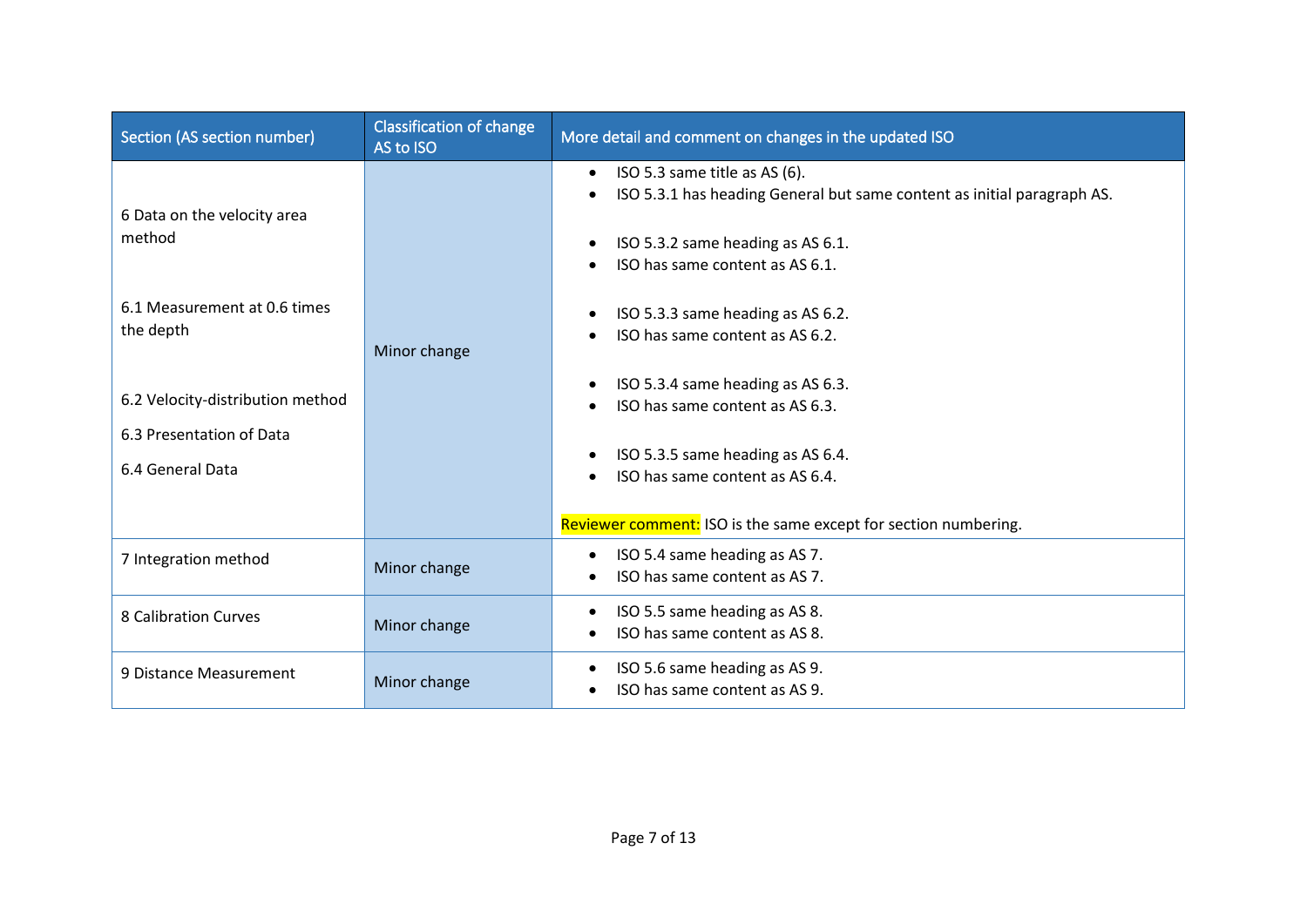| Section (AS section number)                                 | <b>Classification of change</b><br>AS to ISO | More detail and comment on changes in the updated ISO                                                            |
|-------------------------------------------------------------|----------------------------------------------|------------------------------------------------------------------------------------------------------------------|
| 10 Depth Measurements                                       |                                              | ISO 5.7 same heading as AS 10<br>$\bullet$                                                                       |
| 10.1 No heading just content                                |                                              | ISO has same content as AS 10.                                                                                   |
| 10.2 No heading just content                                |                                              | ISO has the same content under (a) format<br>$\bullet$<br>ISO has the same content under (b) format<br>$\bullet$ |
| 10.3 No heading just content                                | Minor change                                 | ISO has the same content under (c) format<br>$\bullet$<br>ISO has the same content under (d) format<br>$\bullet$ |
| 10.4 No heading just content                                |                                              | ISO has the same content under (e) format<br>$\bullet$                                                           |
| 10.5 No heading just content                                |                                              | ISO has the same content under (f) format                                                                        |
| 10.6 No heading just content                                |                                              | Reviewer comment: The ISO is the same except for section numbering.                                              |
| 11 Data Processing                                          |                                              |                                                                                                                  |
| 11.1 General                                                |                                              | ISO 6 same heading as AS 11.<br>$\bullet$<br>ISO 6.1 has same content as AS 11.1.                                |
| 11.2 Error-type I                                           |                                              | ISO 6.2 same heading as AS 11.2.<br>٠                                                                            |
|                                                             | Significant change                           | ISO 6.2.1 has same heading and content as AS 11.2.1<br>$\bullet$                                                 |
| 11.2.1 Finite measuring time and<br>distribution of results |                                              | ISO 6.2.2 has same heading AS 11.2.2<br>$\bullet$                                                                |
|                                                             |                                              | ISO 6.2.2 contains slightly different formulas and extra formulas<br>$\bullet$                                   |
| 11.2.2 Correction for non-steady<br>conditions              |                                              | Reviewer comment: Adopt ISO content for 6.2.2                                                                    |
|                                                             |                                              | ISO 6.2.3 has same heading as AS 11.2.3<br>$\bullet$                                                             |
| 11.2.3 Standard Deviation of                                |                                              | ISO has explanation variables in formulae and slightly more content<br>٠                                         |
| velocity fluctuations                                       |                                              | ISO 6.2.4 has same heading as AS 11.2.4<br>$\bullet$                                                             |
| 11.2.4 Autocorrelation function                             | Significant change                           | ISO 6.2.4 is similar in content to AS 11.2.4                                                                     |
| 11.2.5 Effect of measuring time                             |                                              | ISO 6.2.5 has same heading as AS 11.2.5<br>ISO 6.2.5 has different content than AS 11.2.5                        |
| on standard deviation                                       |                                              |                                                                                                                  |
|                                                             |                                              | Reviewer comment: Adopt ISO content for 6.2.3                                                                    |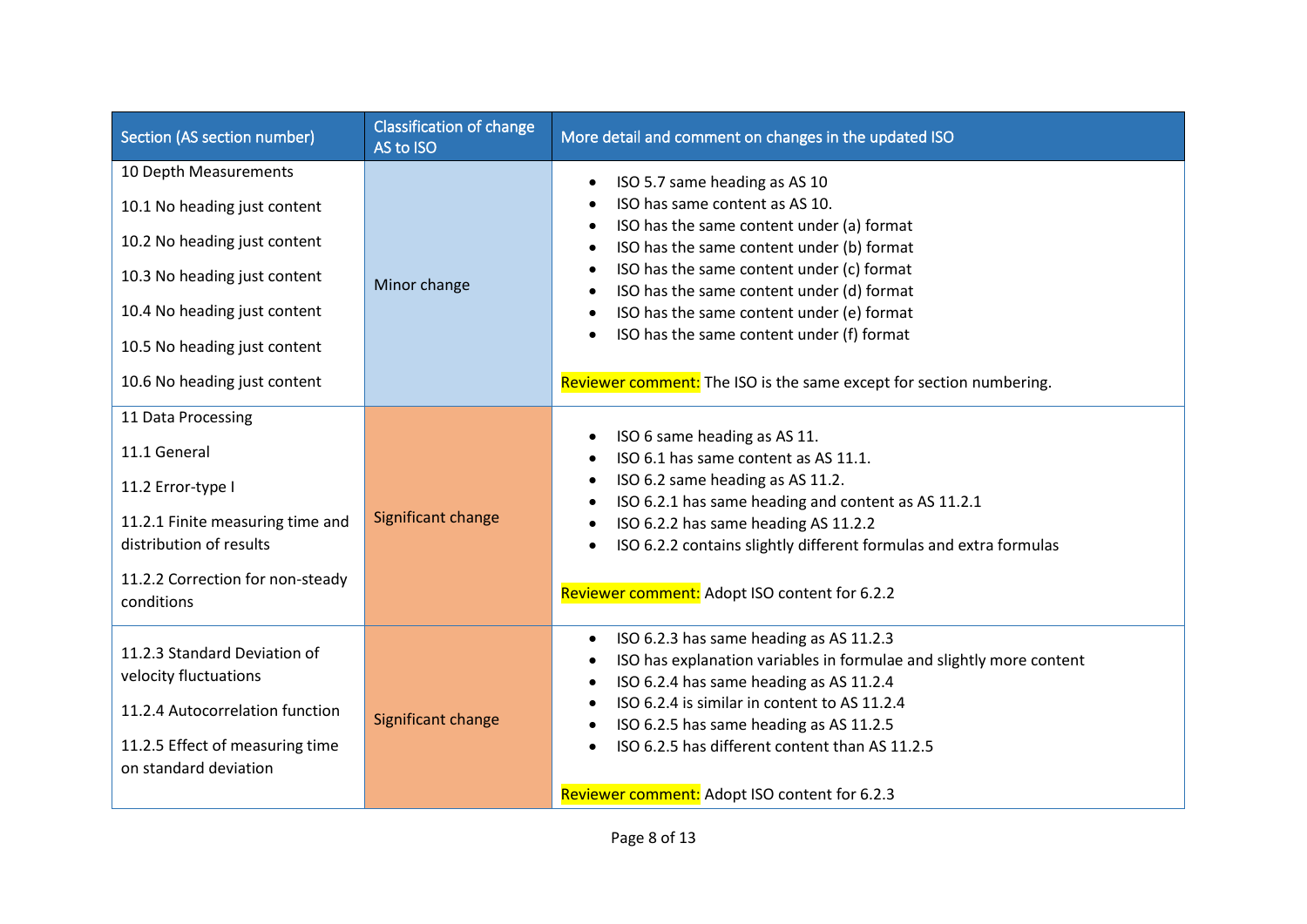| Section (AS section number)                                                                                                                           | <b>Classification of change</b><br>AS to ISO | More detail and comment on changes in the updated ISO                                                                                                                                                                                                                                                                                                                                                         |
|-------------------------------------------------------------------------------------------------------------------------------------------------------|----------------------------------------------|---------------------------------------------------------------------------------------------------------------------------------------------------------------------------------------------------------------------------------------------------------------------------------------------------------------------------------------------------------------------------------------------------------------|
| 11.2.6 Effect of measuring time<br>on standard deviation (2)<br>11.2.7 Compilation of results                                                         | Significant change                           | ISO 6.2.6 has same heading as AS 11.2.6<br>$\bullet$<br>ISO 6.2.6 has different content than AS 11.2.6<br>$\bullet$<br>ISO 6.2.7 has same heading as AS 11.2.7<br>٠<br>ISO 6.2.7 has different content than AS 11.2.7<br>ISO includes a Table near section where AS has Table not associated<br>with text<br>A paragraph in AS not included in ISO<br>Reviewer comment: Adopt ISO content for 6.2.6 and 6.2.7 |
| 11.3 Error -type II<br>11.3.1 Approx. of mean velocity<br>in the vertical<br>11.3.2 Determination of the<br>standard mean velocity in the<br>vertical | Minor change                                 | ISO 6.3 has same heading as AS 11.3<br>$\bullet$<br>ISO 6.3.1 General has same content as AS11.3.1<br>ISO 6.3.2 has same heading as AS 11.3.2<br>$\bullet$<br>ISO contains minor changes to content<br>$\bullet$                                                                                                                                                                                              |
| 11.3.3 Computation methods<br>11.3.4 Sampling error due to<br>velocity fluctuations and<br>computation rule                                           | Significant change                           | ISO 6.3.3 has same heading as AS 11.3.3<br>$\bullet$<br>ISO 6.3.3 has similar content to AS11.3.3<br>ISO 6.3.4 has same heading as AS 11.3.4<br>٠<br>ISO 6.3.4 content differs to AS 11.3.4<br>$\bullet$<br>Reviewer comment: Adopt ISO content for 6.3.4                                                                                                                                                     |
| 11.3.5 Sampling error due to<br>computation rule                                                                                                      | Significant change                           | ISO 6.3.5 has same heading as AS 11.3.5<br>$\bullet$<br>ISO 6.3.5 content differs to AS 11.3.5<br>$\bullet$<br>Reviewer comment: Adopt ISO content for 6.3.5                                                                                                                                                                                                                                                  |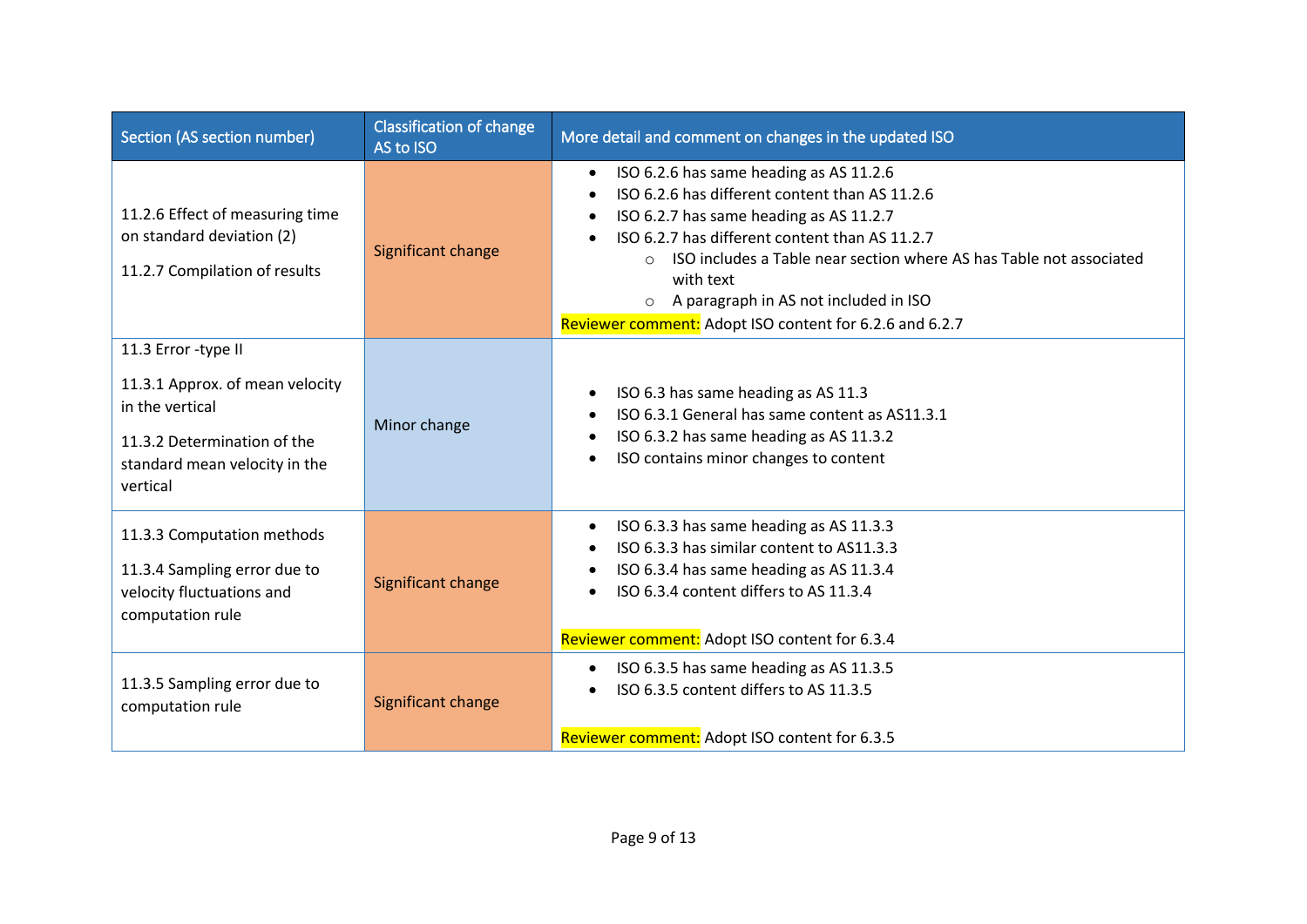| Section (AS section number)                                                                                                                                                                                                         | <b>Classification of change</b><br>AS to ISO | More detail and comment on changes in the updated ISO                                                                                                                                                                                                                                                                                                                                                               |
|-------------------------------------------------------------------------------------------------------------------------------------------------------------------------------------------------------------------------------------|----------------------------------------------|---------------------------------------------------------------------------------------------------------------------------------------------------------------------------------------------------------------------------------------------------------------------------------------------------------------------------------------------------------------------------------------------------------------------|
| 11.4 Error-type III<br>11.4.1 Restricted number of<br>verticals<br>11.4.2 True discharge<br>11.4.3 Omission of verticals<br>11.4.4 Mean and standard<br>deviations of error<br>11.4.5 Criteria applied in<br>choosing the verticals | Minor change                                 | ISO 6.4 Same heading<br>$\bullet$<br>ISO 6.4.1 General has same content as AS 11.4.1<br>$\bullet$<br>ISO 6.4.2 has same heading and content as AS 11.4.2<br>٠<br>ISO 6.4.3 has same heading and slight change in content AS 11.4.3<br>$\bullet$<br>ISO 6.4.4 has same heading and slight change in content AS 11.4.4<br>$\bullet$<br>ISO 6.4.5 has same heading and slight change in content AS 11.4.5<br>$\bullet$ |
| 12 List of Symbols                                                                                                                                                                                                                  | Significant change                           | Not listed in ISO<br>$\bullet$<br>Reviewer comment: The AS 12 not essential.                                                                                                                                                                                                                                                                                                                                        |
| Graphs                                                                                                                                                                                                                              | Minor change                                 | ISO similar Graphs to AS.<br>$\bullet$                                                                                                                                                                                                                                                                                                                                                                              |
| <b>ANNEX A</b><br>Local Point velocity<br>measurements - Report form                                                                                                                                                                | Significant change                           | ISO: ANNEX A (informative)<br>Characteristics of rivers from which data were collected<br>Contains list of international stream measurements<br>Reviewer comment: Adopt ISO annex                                                                                                                                                                                                                                   |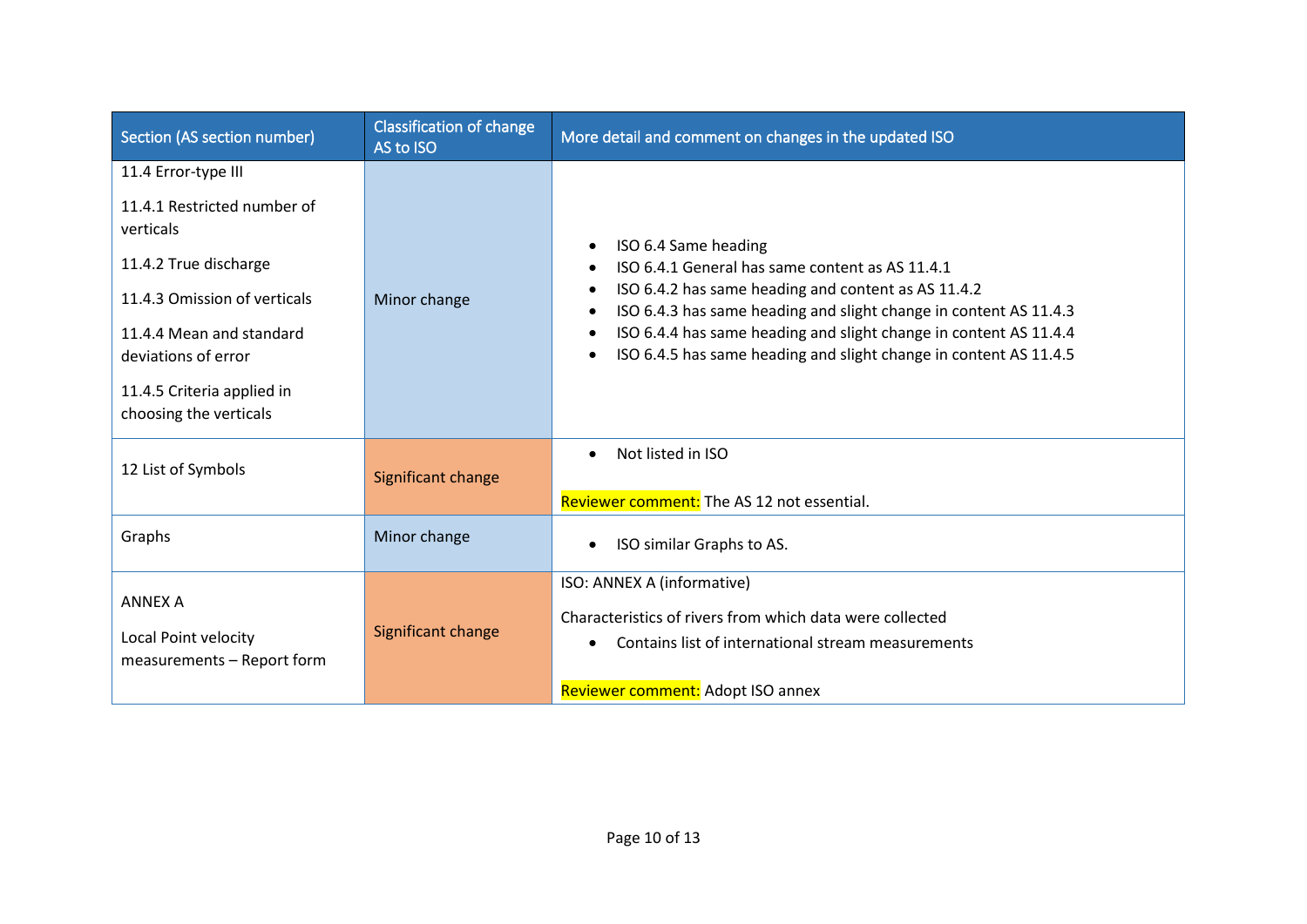| Section (AS section number)                    | <b>Classification of change</b><br>AS to ISO | More detail and comment on changes in the updated ISO                              |
|------------------------------------------------|----------------------------------------------|------------------------------------------------------------------------------------|
| <b>ANNEX B</b>                                 |                                              | <b>ANNEX B (normative)</b><br>Effect of increasing measuring time on uncertainity. |
| Average velocity measurements -<br>Report form | Significant change                           |                                                                                    |
|                                                |                                              | Reviewer comment: Adopt ISO annex.                                                 |
| <b>ANNEX C</b>                                 | Minor change -                               | <b>ANNEX C (normative)</b>                                                         |
| Velocity-area method - Report                  | Numbering                                    | Local Point velocity measurements - Report form.                                   |
| form                                           |                                              | Same content as AS Annex A<br>$\bullet$                                            |
|                                                |                                              | Reviewer comment: Adopt ISO annex.                                                 |
|                                                |                                              | <b>ANNEX D (normative)</b>                                                         |
|                                                | Minor change -                               | Average velocity measurements - Report form.                                       |
|                                                | Numbering                                    | Same content as AS Annex B                                                         |
|                                                |                                              | Reviewer comment: Adopt ISO annex.                                                 |
|                                                |                                              | <b>ANNEX E (normative)</b>                                                         |
|                                                | Minor change -                               | Velocity-area method - Report form.                                                |
|                                                | Numbering                                    | Same content as AS Annex C                                                         |
|                                                |                                              | Reviewer comment: Adopt ISO annex.                                                 |
|                                                |                                              | <b>ANNEX F (informative)</b>                                                       |
|                                                | Significant change                           | Examination of Error Types I, ii, iii                                              |
|                                                |                                              | Reviewer comment: Adopt ISO annex.                                                 |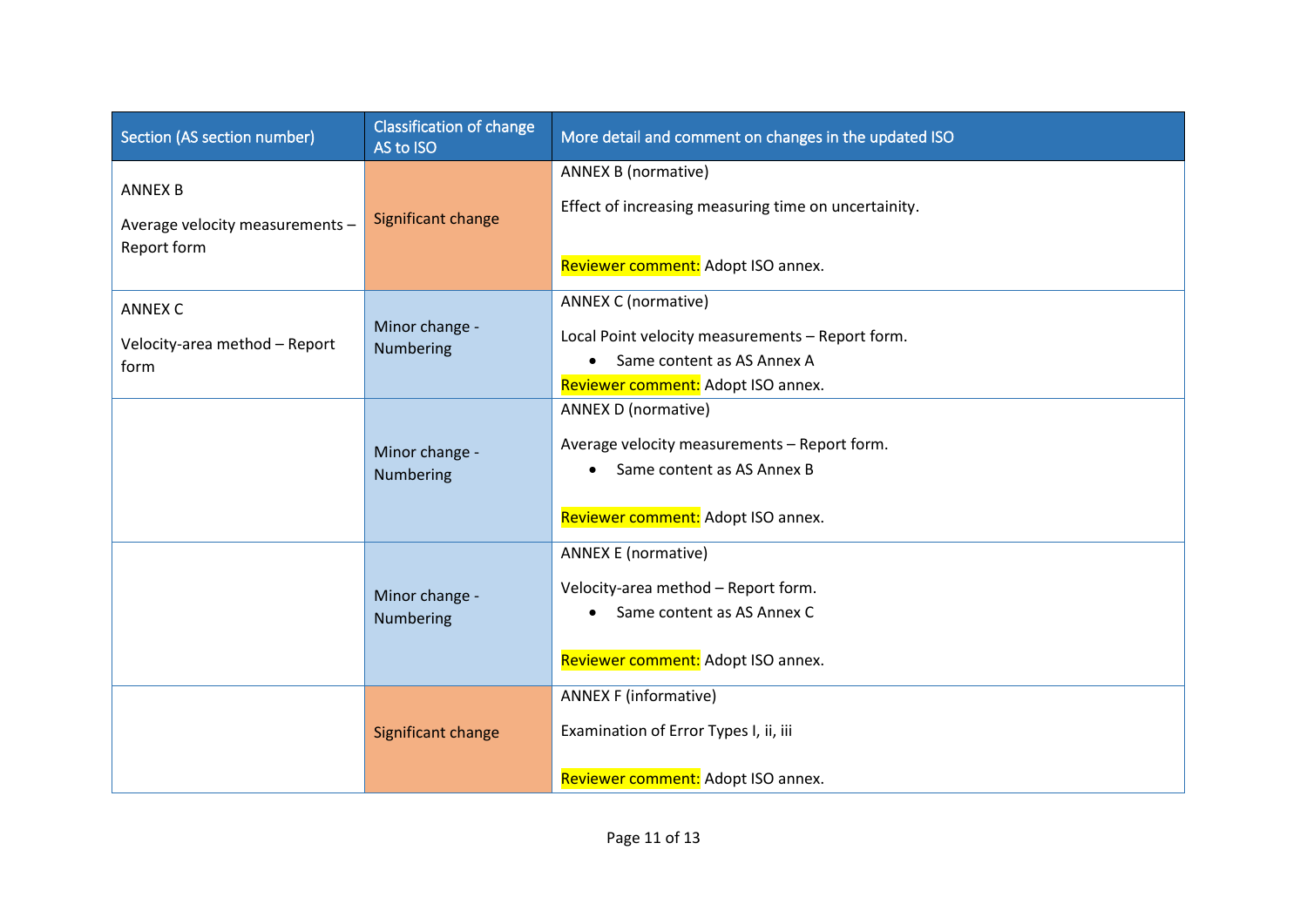| Section (AS section number)  | <b>Classification of change</b><br>AS to ISO | More detail and comment on changes in the updated ISO                                                   |
|------------------------------|----------------------------------------------|---------------------------------------------------------------------------------------------------------|
|                              |                                              | <b>ANNEX G (informative)</b>                                                                            |
|                              | Significant change                           | Uncertainties in velocity-area measurement components                                                   |
|                              |                                              | Reviewer comment: Adopt ISO annex.<br>$\bullet$                                                         |
|                              |                                              | ANNEX H (informative)                                                                                   |
|                              | Significant change                           | Calculation of the uncertainty in a current-meter gauging                                               |
|                              |                                              | Reviewer comment: Adopt ISO annex.<br>$\bullet$                                                         |
|                              | Significant change                           | Bibliography                                                                                            |
|                              |                                              | $\circ$                                                                                                 |
| <b>ANNEX B (informative)</b> |                                              | ISO ANNEX B "Approximate value of Strickler coefficients kSt for natural<br>$\bullet$                   |
|                              | Significant change                           | streams"<br>o Adopt ISO                                                                                 |
| Bibliography                 |                                              | Reviewer comment: Should be included.                                                                   |
|                              | Significant change                           | ISO ANNEX C "US Soil Conservation Service method of estimating Manning's n"<br>$\bullet$<br>o Adopt ISO |
|                              |                                              | Reviewer comment: Should be included.                                                                   |
|                              | Significant change                           | ISO ANNEX D "Conveyance estimation system"<br>$\bullet$<br>o Adopt ISO                                  |
|                              |                                              | Reviewer comment: Should be included.                                                                   |